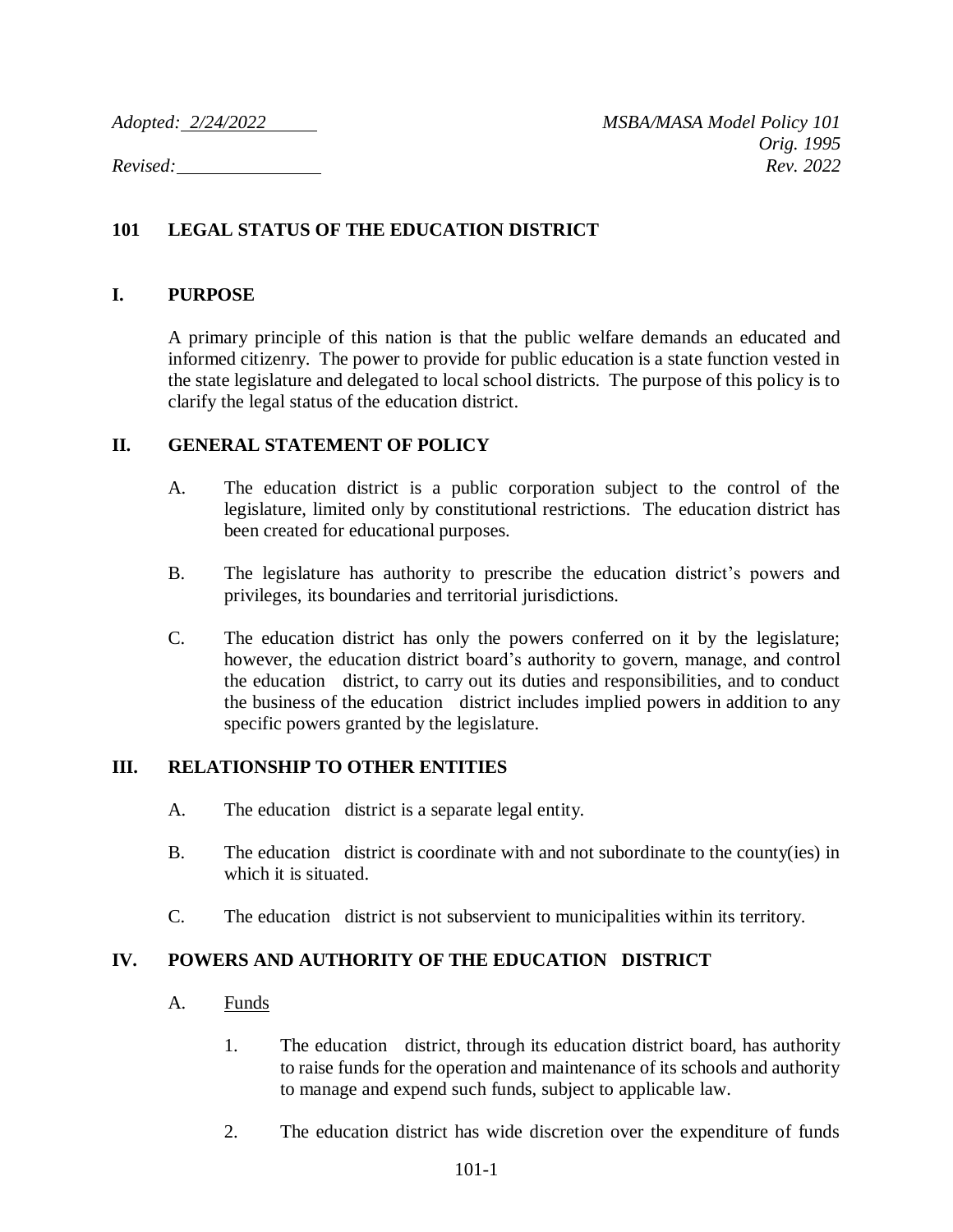under its control for public purposes, subject to the limitations provided by law.

3. Education district officials occupy a fiduciary position in the management and expenditure of funds entrusted to them.

## B. Raising Funds

- 1. The education district shall, within the limitations specified by law, provide by levy of tax necessary funds for the conduct of schools, payment of indebtedness, and all proper expenses.
- 2. The education district may issue bonds in accordance with the provisions of Minn. Stat. Ch. 475, or other applicable law.
- 3. The education district has authority to accept gifts and donations for school purposes, subject to applicable law.

# C. Property

- 1. The education district may acquire property for school purposes. It may sell, exchange, or otherwise dispose of property which is no longer needed for school purposes, subject to applicable law.
- 2. The education district shall manage its property in a manner consistent with the educational functions of the district.
- 3. The education district may permit the use of its facilities for community purposes which are not inconsistent with, nor disruptive of, its educational mission.
- 4. Education district officials hold school property as trustees for the use and benefit of students, taxpayers, and the community.
- D. Contracts
	- 1. The education district is empowered to enter into contracts in the manner provided by law.
	- 2. The education district has authority to enter into installment purchases and leases with an option to purchase, pursuant to Minn. Stat. § 465.71 or other applicable law.
	- 3. The education district has authority to make contracts with other governmental agencies and units for the purchase, lease or other acquisition of equipment, supplies, materials, or other property, including real property.
	- 4. The education district has authority to enter into employment contracts. As